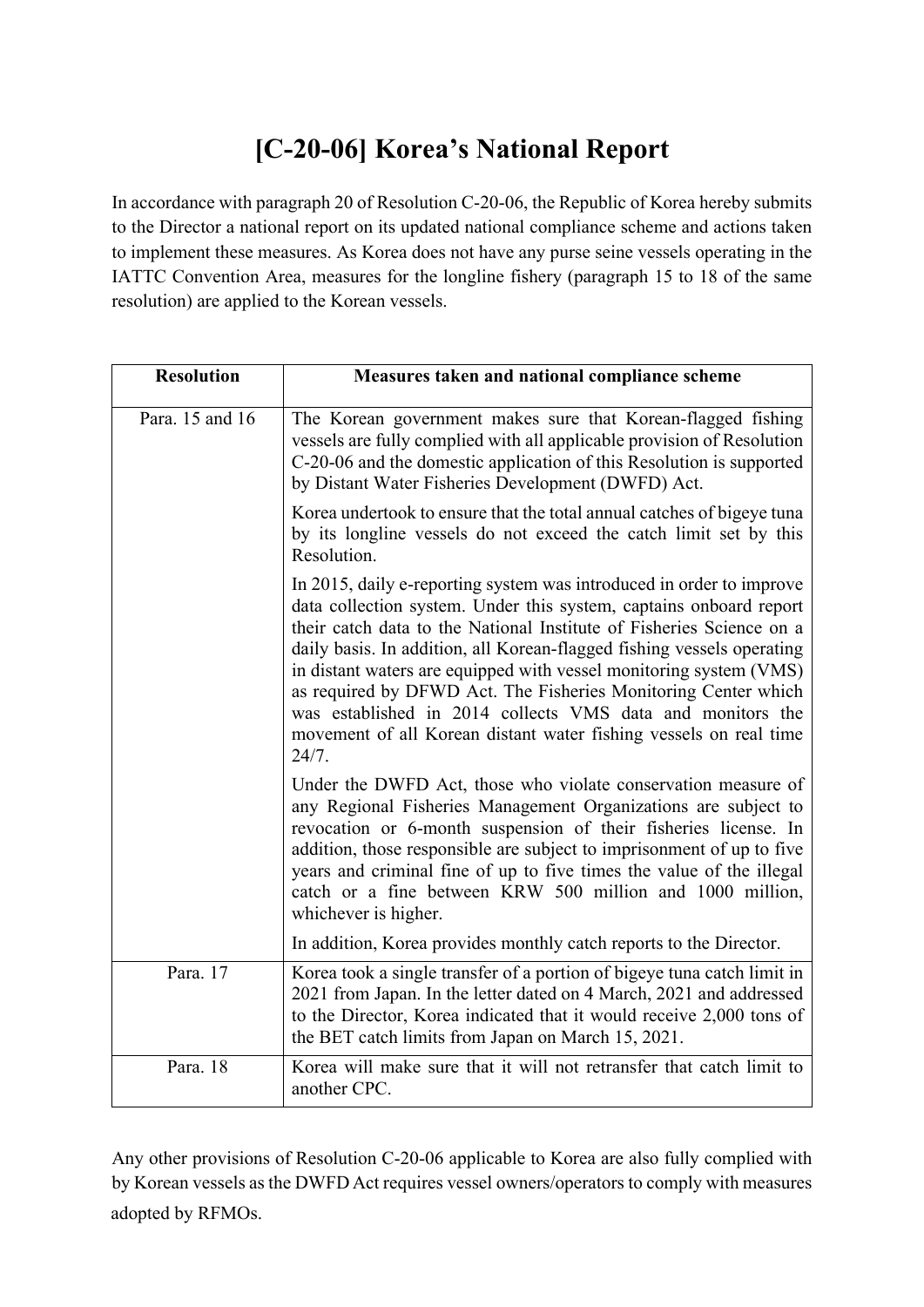## **2019 Korea's National Report (C-17-02)**

In accordance with paragraph 21 of the C-17-02, the Republic of Korea hereby submits to the Director a national report on its updated national compliance scheme and actions taken to implement these measures. As there is no Korean-flagged purse seine vessels operation in the IATTC Convention Area, measures for the longline fishery (paragraph 16 to 19 of the same resolution) are applied to the Korean vessels.

| <b>Resolution</b> | Measures taken and national compliance scheme                                                                                                                                                                                                                                                                                                                                                                                                                                                                                                         |
|-------------------|-------------------------------------------------------------------------------------------------------------------------------------------------------------------------------------------------------------------------------------------------------------------------------------------------------------------------------------------------------------------------------------------------------------------------------------------------------------------------------------------------------------------------------------------------------|
| Para, 16 and 17   | The Korean government makes sure that Korean-flagged fishing<br>vessels are fully complied with all applicable provision of C-17-02<br>and the domestic application of this Resolution is supported by<br>Distant Water Fisheries Development (DWFD) Act.                                                                                                                                                                                                                                                                                             |
|                   | Korea undertook to ensure that the total annual catches of bigeye tuna<br>by its longline vessels during 2018 do not exceed the catch limit set<br>by this Resolution.                                                                                                                                                                                                                                                                                                                                                                                |
|                   | In 2015, daily e-reporting system was introduced in order to improve<br>data collection system. Under this system, captains onboard report<br>their catch data to the National Institute of Fisheries Science. Plus, all<br>Korean-flagged fishing vessels operating in distant waters are<br>equipped with vessel monitoring system (VMS) as required by<br>DFWD Act. The Fisheries Monitoring Center which was established<br>in 2014 collects VMS data and monitors the movement of all Korean<br>distant water fishing vessels on real time 24/7. |
|                   | Under the DWFD Act, those who violate conservation measure of any<br>Regional Fisheries Management Organizations are<br>subject to<br>revocation or 6-month suspension of their fisheries license. In<br>addition, those responsible are subject to imprisonment of up to five<br>years and criminal fine up to five times the value of illegal catch or<br>the fine between KRW 500 million and 1000 million, whichever is<br>higher.                                                                                                                |
|                   | In addition, Korea provides monthly catch reports to the Director.                                                                                                                                                                                                                                                                                                                                                                                                                                                                                    |
| Para. 18          | Korea took a single transfer of a portion of bigeye tuna catch limit in<br>2019 from Japan. In the letter dated on January 11, 2019 and<br>addressed to the Director, Korea indicated that it would receive 2,000<br>tons of the BET catch limits from Japan on January 30, 2019.                                                                                                                                                                                                                                                                     |
| Para. 19          | Korea will make sure that it will not retransfer that catch limit to<br>another CPC.                                                                                                                                                                                                                                                                                                                                                                                                                                                                  |